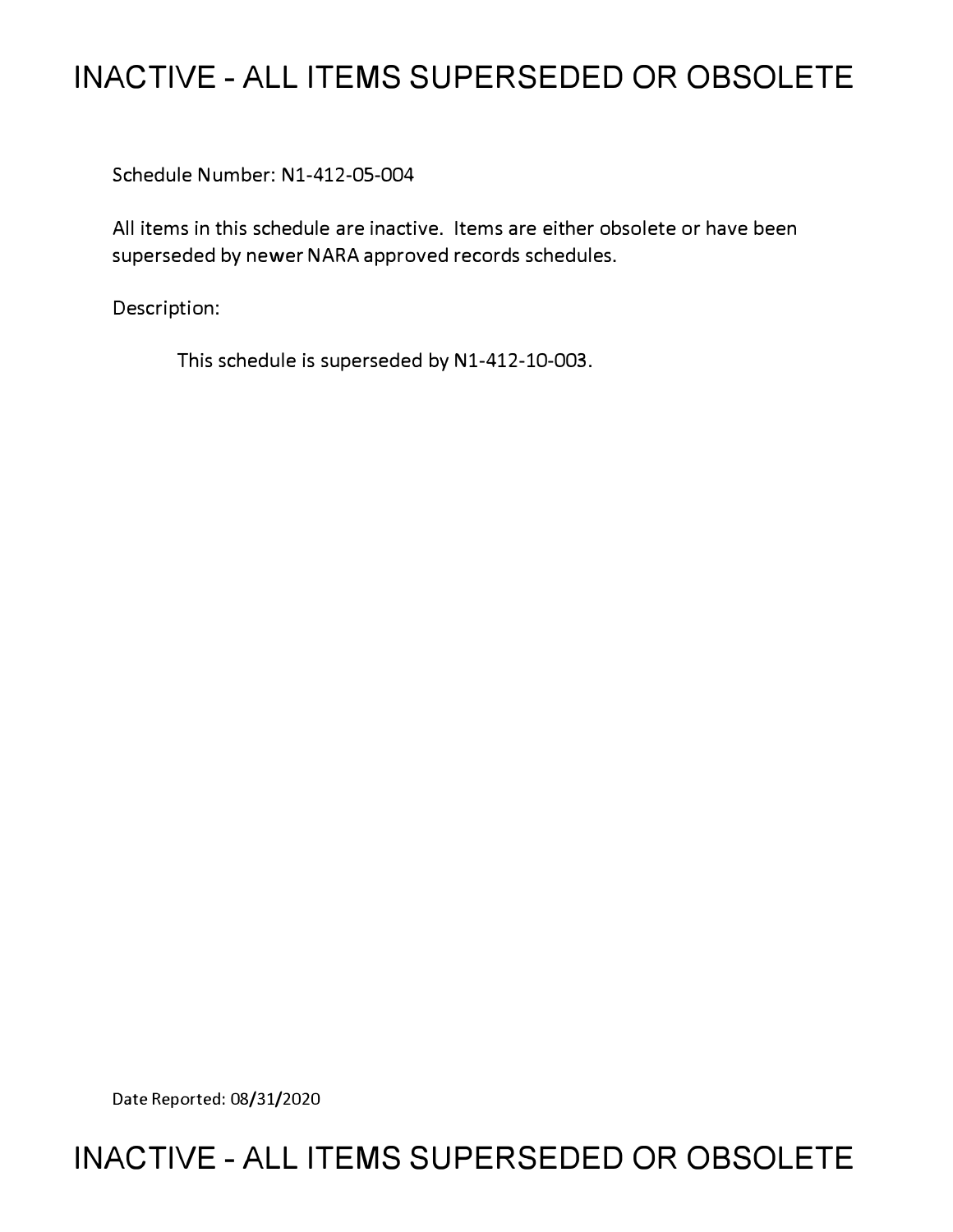| <b>REQUEST FOR RECORDS DISPOSITION AUTHORITY</b>                            |                                                                                                                                                                                                                                                                                                                                                                                                |                     |              | <b>LEAVE BLANK (NARA use only)</b>                                                                                                                                                                                      |                                          |                                 |  |
|-----------------------------------------------------------------------------|------------------------------------------------------------------------------------------------------------------------------------------------------------------------------------------------------------------------------------------------------------------------------------------------------------------------------------------------------------------------------------------------|---------------------|--------------|-------------------------------------------------------------------------------------------------------------------------------------------------------------------------------------------------------------------------|------------------------------------------|---------------------------------|--|
| (See Instructions on reverse)                                               |                                                                                                                                                                                                                                                                                                                                                                                                |                     |              | <b>JOB NUMBER</b><br>$\n  PLI - 4I 2-0 S - 4\n\nDATE RECEIVED$                                                                                                                                                          |                                          |                                 |  |
|                                                                             | TO: NATIONAL ARCHIVES and RECORDS ADMINISTRATION (NIR)                                                                                                                                                                                                                                                                                                                                         |                     |              |                                                                                                                                                                                                                         |                                          |                                 |  |
| WASHINGTON, DC 20408                                                        |                                                                                                                                                                                                                                                                                                                                                                                                |                     |              | $11 - 18 - 3004$                                                                                                                                                                                                        |                                          |                                 |  |
| 1. FROM (Agency or establishment)<br><b>Environmental Protection Agency</b> |                                                                                                                                                                                                                                                                                                                                                                                                |                     |              | NOTIFICATION TO AGENCY                                                                                                                                                                                                  |                                          |                                 |  |
|                                                                             | 2. MAJOR SUBDIVISION                                                                                                                                                                                                                                                                                                                                                                           |                     |              |                                                                                                                                                                                                                         |                                          |                                 |  |
|                                                                             |                                                                                                                                                                                                                                                                                                                                                                                                |                     |              |                                                                                                                                                                                                                         |                                          |                                 |  |
| 3. MINOR SUBDIVISION                                                        |                                                                                                                                                                                                                                                                                                                                                                                                |                     |              | In accordance with the provisions of 44<br>U.S.C. 3303a the disposition request,<br>including amendments, is approved except<br>for items that may be marked "disposition<br>not approved" or "withdrawn" in column 10. |                                          |                                 |  |
|                                                                             | 4. NAME OF PERSON WITH WHOM TO CONFER                                                                                                                                                                                                                                                                                                                                                          | <b>5. TELEPHONE</b> |              |                                                                                                                                                                                                                         |                                          |                                 |  |
|                                                                             |                                                                                                                                                                                                                                                                                                                                                                                                |                     |              | <b>DATE</b><br><b>ARCHIVIST OF THE UNITED STATES</b>                                                                                                                                                                    |                                          |                                 |  |
| Chris O'Donnell                                                             |                                                                                                                                                                                                                                                                                                                                                                                                | 202-566-1669        |              |                                                                                                                                                                                                                         |                                          | 3-31-05 Allen Weinster-         |  |
|                                                                             | <b>6. AGENCY CERTIFICATION</b><br>I hereby certify that I am authorized to act for this agency in matters pertaining to the disposition of its records<br>and that the records proposed for disposal on the attached 3 page(s) are not now needed for the business<br>of this agency or will not be needed after the retention periods specified; and that written concurrence from<br>the Gen |                     |              |                                                                                                                                                                                                                         |                                          |                                 |  |
| Agencies,<br>is not required;                                               |                                                                                                                                                                                                                                                                                                                                                                                                | is attached; or     |              | has been requested.                                                                                                                                                                                                     |                                          |                                 |  |
| <b>DATE</b>                                                                 | SIGNATURE OF AGENCY REPRESENTATIVE                                                                                                                                                                                                                                                                                                                                                             |                     | <b>TITLE</b> |                                                                                                                                                                                                                         |                                          |                                 |  |
| 11/12004                                                                    | Kis () Connell                                                                                                                                                                                                                                                                                                                                                                                 |                     |              |                                                                                                                                                                                                                         | <b>Agency Records Officer</b>            |                                 |  |
| 7 <sub>1</sub>                                                              |                                                                                                                                                                                                                                                                                                                                                                                                |                     |              |                                                                                                                                                                                                                         | 9. GRS OR                                | 10. ACTION                      |  |
| <b>ITEM</b><br>NO.                                                          | 8. DESCRIPTION OF ITEM AND PROPOSED DISPOSITION                                                                                                                                                                                                                                                                                                                                                |                     |              |                                                                                                                                                                                                                         | <b>SUPERSEDED</b><br><b>JOB CITATION</b> | <b>TAKEN (NARA</b><br>USE ONLY) |  |
|                                                                             | EPA 147 - Information Quality Guidelines (IQG)<br>Requests for Correction (RFC) and Reconsideration<br>(RFR)                                                                                                                                                                                                                                                                                   |                     |              |                                                                                                                                                                                                                         |                                          |                                 |  |
|                                                                             |                                                                                                                                                                                                                                                                                                                                                                                                |                     |              |                                                                                                                                                                                                                         |                                          |                                 |  |
|                                                                             |                                                                                                                                                                                                                                                                                                                                                                                                |                     |              |                                                                                                                                                                                                                         |                                          |                                 |  |
|                                                                             |                                                                                                                                                                                                                                                                                                                                                                                                |                     |              |                                                                                                                                                                                                                         |                                          |                                 |  |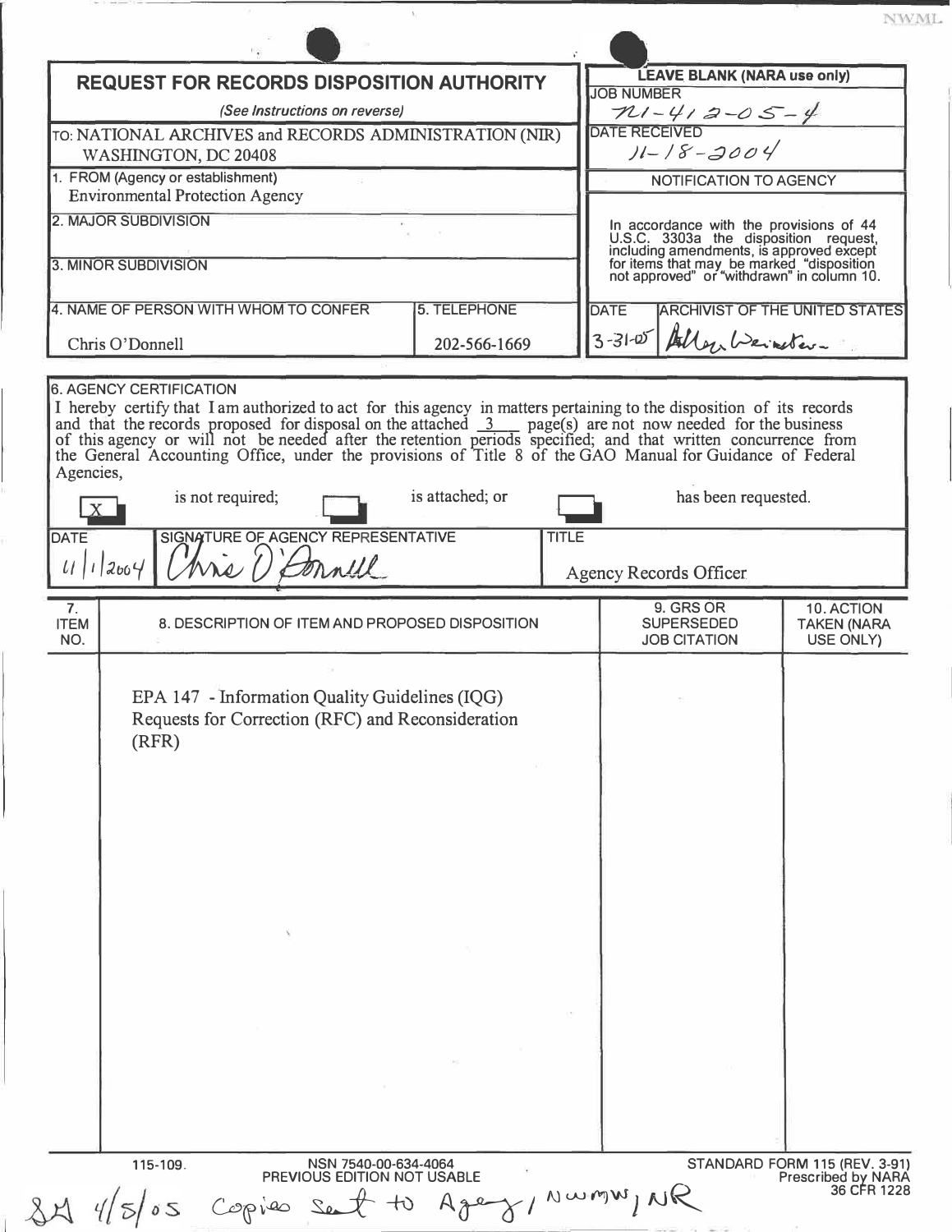**This schedule is under development and MAY NOT be used to retire or destroy records. If you have any questions, please contact the Records Help Desk.** 

# **EPA Records Schedule 147**

**Development:** 11/23/2004

**Title:** Information Quality Guidelines (IQG) Requests for Correction (RFC) and Reconsideration (RFR) Process

**Program:** All Programs

**Applicability:** Agency-wide

**Agency File Code: INFO 147** 

# **NARA Disposal Authority:**

• Pending

# **Description:**

Includes records created in response to requests from the public about potential data errors in information EPA distributes or disseminates, as allowable under EPA's Information Quality Guidelines. Consists of the original request, copy of the reply, and all related documentation which supports the decision to accept or reject the request.

### **Disposition Instructions:**

**Item a:** Requests for correction (RFC) - Requests rejected due to misinformation, misdirection of the request, or the frivolous nature of the request

- Disposable
- Break file 90 days after rejection, then delete/destroy.

**Item b:** Requests for correction (RFC) - Requests that are approved

- Disposable
- Break file upon approval. Delete/destroy 2 years after file break.

**Item c:** Requests for correction (RFC) - Requests that are denied

- Disposable
- Break file upon denial. Keep inactive files in office up to 2 years, then retire to FRC. Delete/destroy 4 years after file break.

**Item d:** Requests for reconsideration (RFR) - Requests failing to meet criteria for reconsideration

• Disposable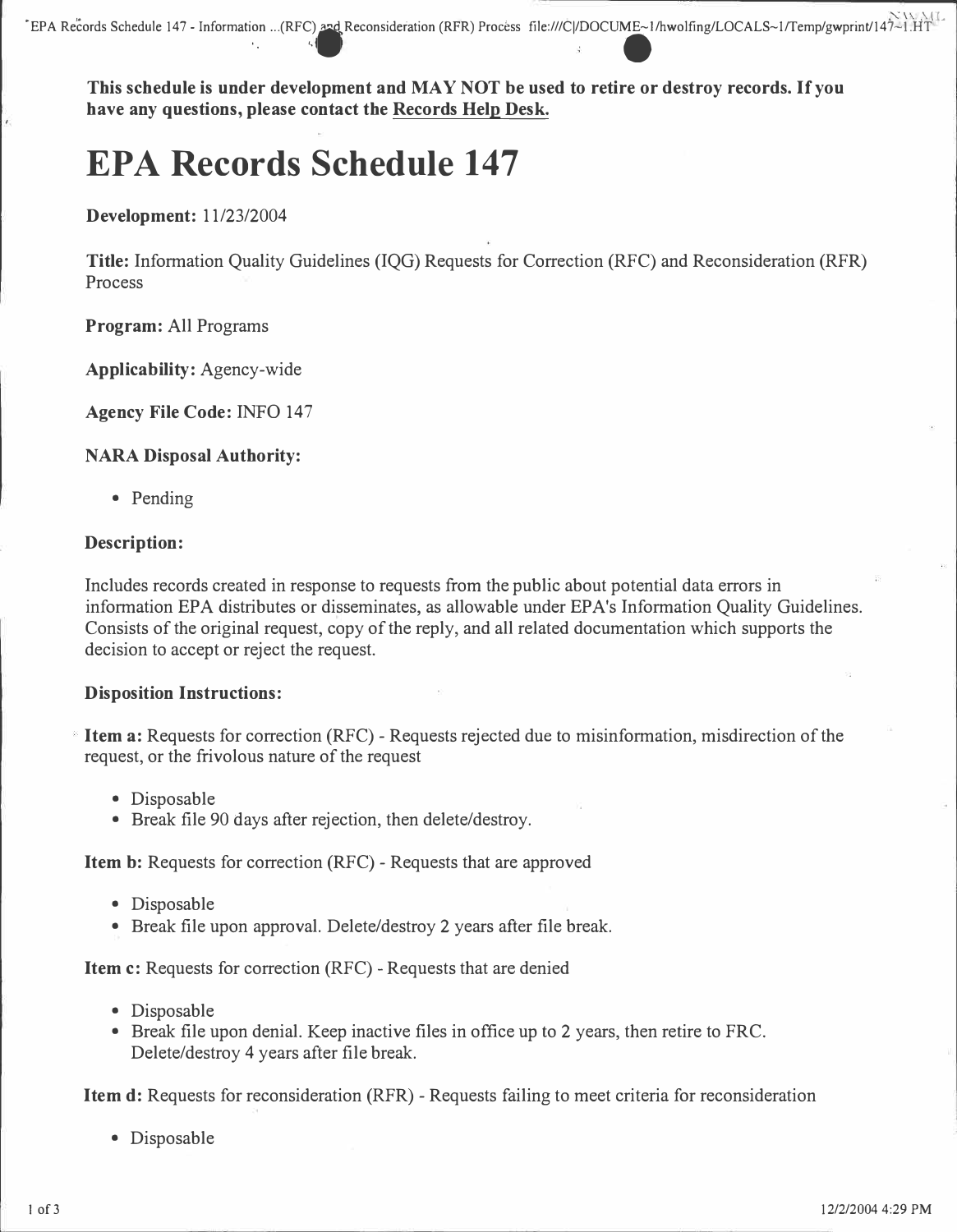', ,. I -

• Break file 90 days after rejection, then delete/destroy.

**Item e:** Requests for reconsideration (RFR) - Requests approved by the Executive Panel

- Disposable
- Break file after final determination by the Executive Panel. Delete/destroy 2 years after file break.

**Item** f: Requests for reconsideration (RFR) - Requests rejected by the Executive Panel

- Disposable
- Break file after final determination by the Executive Panel. Keep inactive files in office up to 2 years after file break, then retire to FRC. Delete/destroy 6 years after file break.

**Item g:** Electronic copies created with word processing and electronic mail applications

- Disposable
- Delete when record copy is generated.

**Arrangement:** Arranged by tracking number and thereunder by date.

**Type of Records:** Case files

**Format:** Electronic, Paper

**Functions Supported:** Information and Computer Management

#### **Specific Restrictions:**

• None

### **Specific Legal Requirements:**

- Office of Management and Budget **(0MB)** Guideline (FRL-7157-8, March 2002)
- Treasury and General Government Appropriations Act, P.L. 106-554, Sec. 515

#### **Reasons for Disposition:**

These records track EPA's response to requests from the public to correct potential errors in EPA's data. EPA's information quality guidelines have been developed to comply with the Data Quality Act/Information Quality Act and OMB guidance. The retention meets program and administrative needs.

#### **Agency-wide Guidance:**

The Quality Staff, Office of Environmental Information (OEI) is responsible for the overall administration of the RFC and RFR process.

Requests for correction - Requests are received via the Internet, mail or fax and transmitted to the office responsible for the information product or data. The program or regional office receiving the request is responsible for maintaining the record copy of the request and response. In cases where there are multiple offices involved, OIC designates a lead office who is responsible for maintaining the record